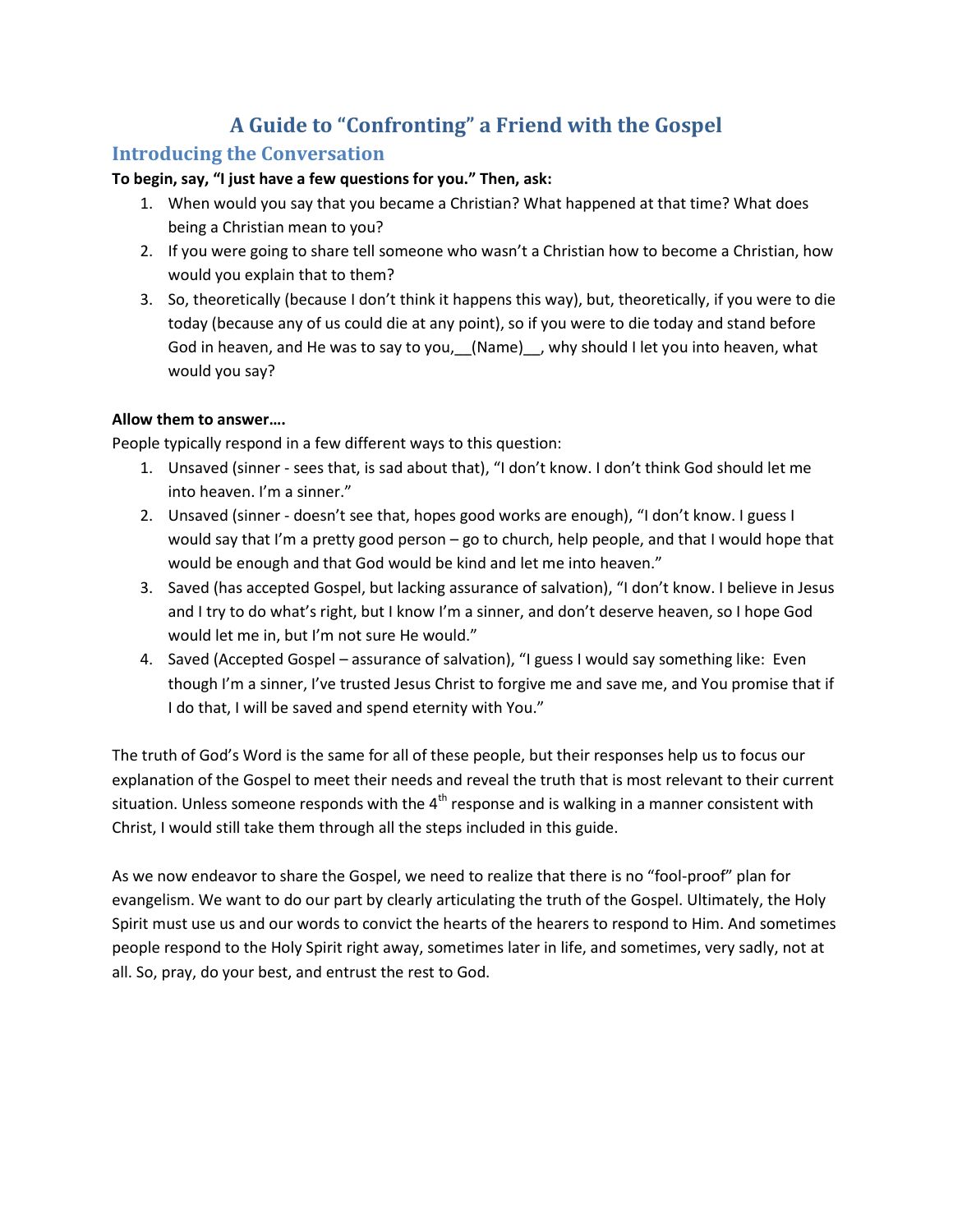## **1. First, the Bad News…**

#### **Help Them See We Are All Sinners Who Cannot Save Ourselves.**

Ask: Do you think you have done wrong things? Like have you ever lied, stolen, thought something mean or lustful towards someone?

God's Word says "All have sinned (rebelled against God and done evil things" – including me and you. Let's read some passages that confirm this. Read each of these passages aloud (either you or them if they are willing.)

- 1. Isaiah 64:6 Righteousness is like filthy (period/menstrual) rags
- 2. (if applicable, 1 Corinthians 6:9-10) sexual sins will not inherit the kingdom of God
- 3. Romans 3:10-21 No one is righteous, no one seeks God, no fear of God before their eyes; all mouths stopped, whole world held accountable to God.
- 4. Romans 3:23 All have sinned and fall short of the glory of God.
- 5. Romans 6:23a The wages (result/fair punishment) for sin is death.
- 6. Revelation 21:8 And that death means separation from God, others, and being thrown into "the lake that burns with fire and sulfur".

Bottom Line – We have all done wrong/evil. God is just. He can't just let sin go without punishing it. If He did, it would be like a judge letting someone who murdered your family member go free with no penalty. God has to punish evil. And because of the evil we have done, we deserve to die and burn in hell, separated from God and others forever. This is really bad news. There is no being "good enough". We deserve death for what we have done against the Holy, Loving, Just God of the Universe and against other people.

So, that's the Bad News. Now, don't leave your friends hanging here. Help them to understand the Good News.

#### **2. Next, the Good News…**

#### **God Loves Us and Offers Us Salvation through Jesus.**

The Good News is: God loves us, and He wants to save us from the punishment we deserve. So, Jesus, God, the Son, came to earth as a Man, and was the only human ever to live a sinless, perfect life. Then, out of His love for the world, He gave up His life on the cross. In dying on the cross, Jesus paid the price required by God (the Father) for our evil ways. He endured the punishment of death that we all deserve to get for our sin. But, because He is God, He didn't stay dead. He rose back to life three days later and proofed once and for all that He has power of sin, death, Satan and the demons. He made a way for us as humans to be forgiven of our sins and have a relationship with God again – one that starts now and last forever. This means God, the Holy Spirit, comes to live in us now, and that when we die, we will go to heaven to live in the presence of God forever.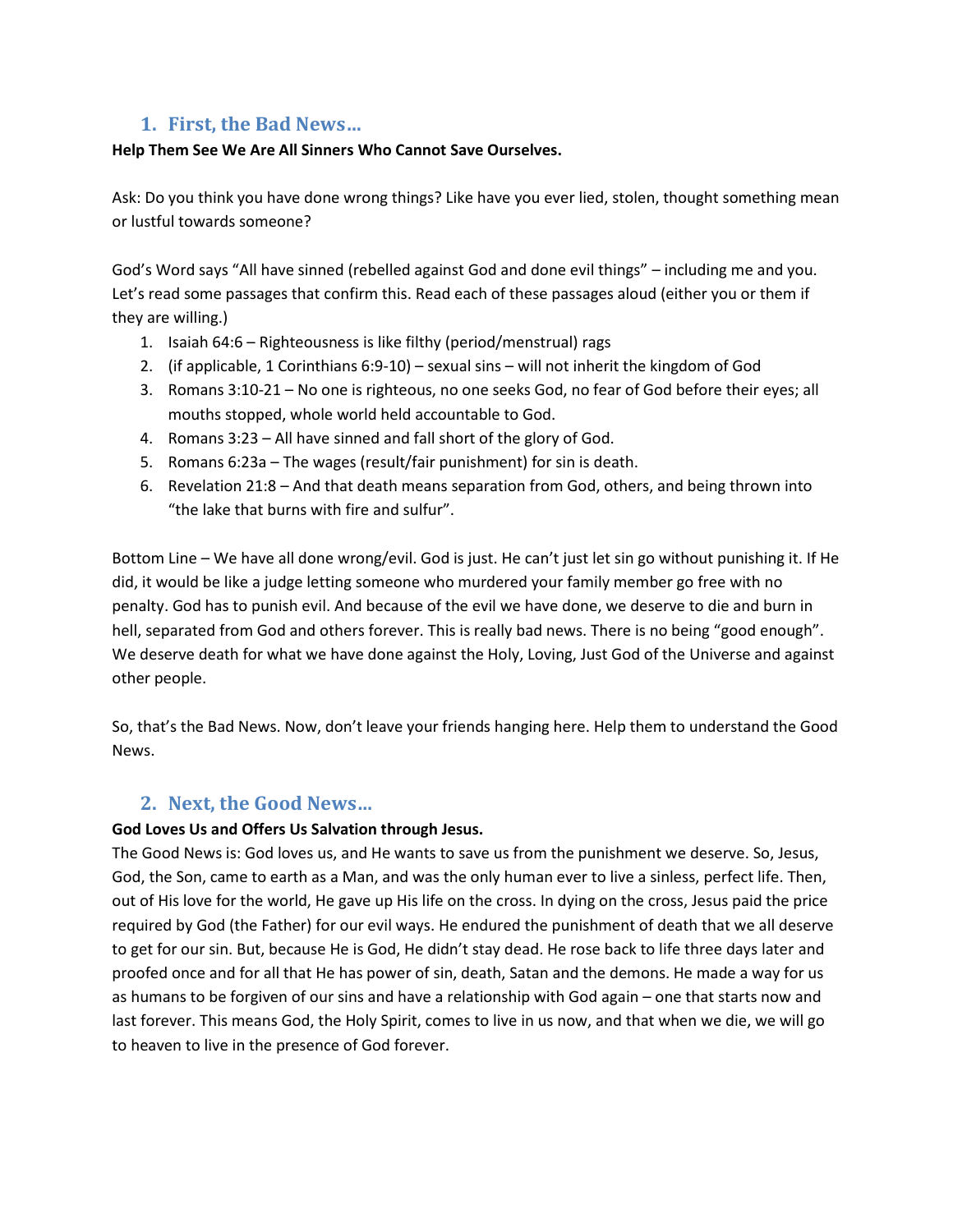These verses help us to see this truth:

- 1. John 3:16 God so love the world that whoever believes in Him will not perish but have eternal life.
- 2. Romans 3:23-24 All have sinned, fall short of the glory of God but are justified by His grace as a gift through the redemption that is in Christ Jesus
- 3. Romans 5:8 God demonstrated His love while we were still sinners by sending Christ to die for us.
- 4. Romans 6:23 The wages of sin is death, BUT, the gift of God is eternal life in Christ Jesus our Lord.

## **3. Finally, the Response…**

### **Help Them Understand that We Must Believe in Christ to Receive Salvation.**

So, this is great news! But, does this just mean we can all go around happy that Jesus took the punishment for sin, so now we will just automatically go to heaven? The Bible is clear that the salvation that God offers is a free gift. That means that we can't do anything to earn it. But, like with any gift, we still have to decide whether or not to accept it. We have to decide if we believe that this gift God offers is real. And if it is, and if we want it, we have to agree with God that we need this gift in the first place, and ask Him to forgive us and save us because of what Christ has done on our behalf.

The Bible says:

- 1. Romans 10:9-10 If we confess (agree with God) with our mouths, that Jesus is Lord (God and Rightful Ruler of the Universe), and believe (truth fully) in our hearts that God raised Him from the dead, we will be saved.
- 2. 1 Corinthians 15:1-4 We are saved by believing the Gospel that Christ died for our sins, was buried, and was raised as God's Word's says
- 3. 1 John 1:8-9 If we confess (agree with God) about our sins, He is faithful and just to forgive our sins and cleanse us from all unrighteousness.
- 4. 1 Corinthians 6:9-10 Even those of with significant (sexual or other) sin can be washed, sanctified, justified (made right with God) in the name of our Lord Jesus Christ and by the Holy Spirit.
- 5. John 14:6 Jesus is the ONLY Way to God (salvation).

## **Ask Them If They Are Ready to Respond Right Now.**

So, the question for each of us to consider is, how will we respond to these truths from God's Word? Will we believe that Jesus is both 100% God and 100% Man and really lived, died in our places for our sins, and rose back to life? Will we agree with God that we have done evil and ask Him for the forgiveness and salvation that only comes through Jesus? Will you give Jesus Christ full control of your life?